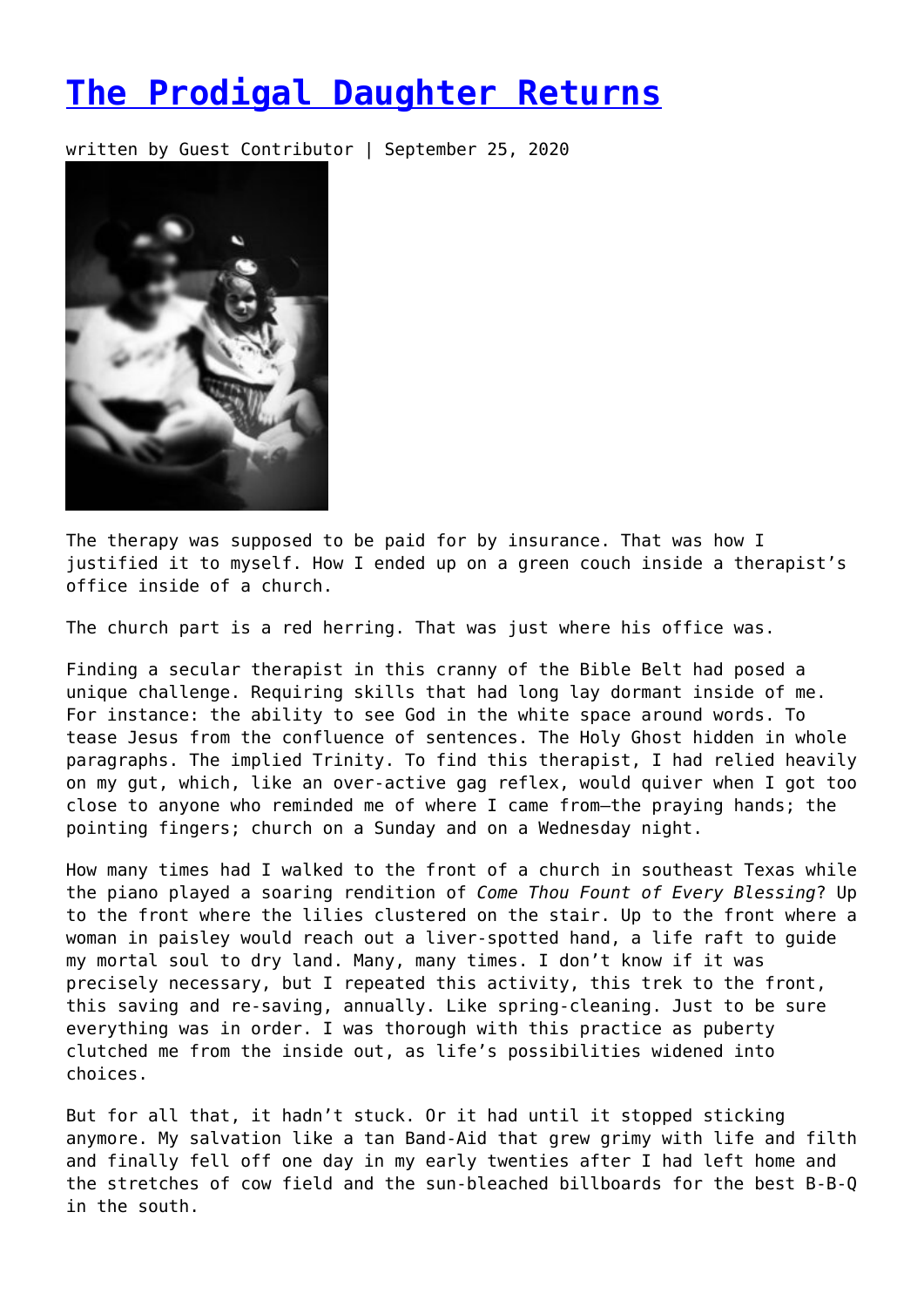And yet here I sat ten years later. Inside a therapist's office, inside a church, just minutes from where I grew up. Like some kind of prodigal daughter returned. So close to my childhood home, I could taste the communion grape juice. It must have been tricky, I thought, for this secular therapist to find office space in a town where every building was a church. This one was Lutheran, large and expansive, with breezeways and hedges and a swannecked fountain out front. At the turn-in, a towering beveled cross that seemed a bit like overkill.

One of the last times I had been inside a church, I had spilled half a cup of hot coffee into my lap as the pastor spoke to his congregation about people like me. The unsaved, jeans soaked.

"Nice couch," I said, looking around the therapist's office that first time. The couch was especially hideous, some kind of synthetic jacquard, that particular shade of obvious Christmas green. But the lie was better than saying nothing. Better than wondering who would speak first.

"Thanks," the therapist said from the folding chair across. "It's not mine." He vaguely reminded me of somebody's youth pastor, the wilted button-down tucked into the dark wash jeans, the jaunty plaid newsboy cap that he would always wear, always, to every single one of our meetings. "Why don't you tell me why you're here."

I clutched a green pillow to my chest, a knee-jerk response. He seemed kind, ready to record his interpretation of my thoughts on the blank sheets of paper on his lap. Scribbles he would make that I would never see. But I hesitated. The walls of my throat narrowed. Even ten years later, it felt bold to be in a room alone with a man. Where I came from, men and women who are not related or married to each other do not talk like this. Openly, that is. Especially not in rooms with closed doors, without chaperones.

I have known couples whose only pre-marital contact was touching either end of a stick. They called it a courtship stick, and this stick acted as a bridge from his warmth to hers. There is an infamous Bible college that has separate sidewalks for males and females. Circuitous routes so the women do not distract the men. Where I come from, to be female is to be Eve with the curves of desperation and deceit. Enticing Eve. Her body, that piece of ripe fruit flesh. She holds out her arms to bear the load of her brethren's sin. The nudity in his eyes. The clogged-pipe of his desire. His purity is her responsibility. If he falls off the straight and narrow path, if he sins, it is on her and her curvaceous collarbone. It was always on Eve. Eve, made for Adam. Eve, from the very beginning.

I no longer believed any of that, but my throat tightened anyway. Another example of my long dormant skills. I had always been such a good girl. Admired in my church community for my apparent goodness. I was so good. A girl of straight lines. I smiled to soften the otherwise hard edges. Smiling was my purpose.

I smiled as I told the therapist why I was there: because normal things had become difficult. Traveling, almost impossible. How was I supposed to go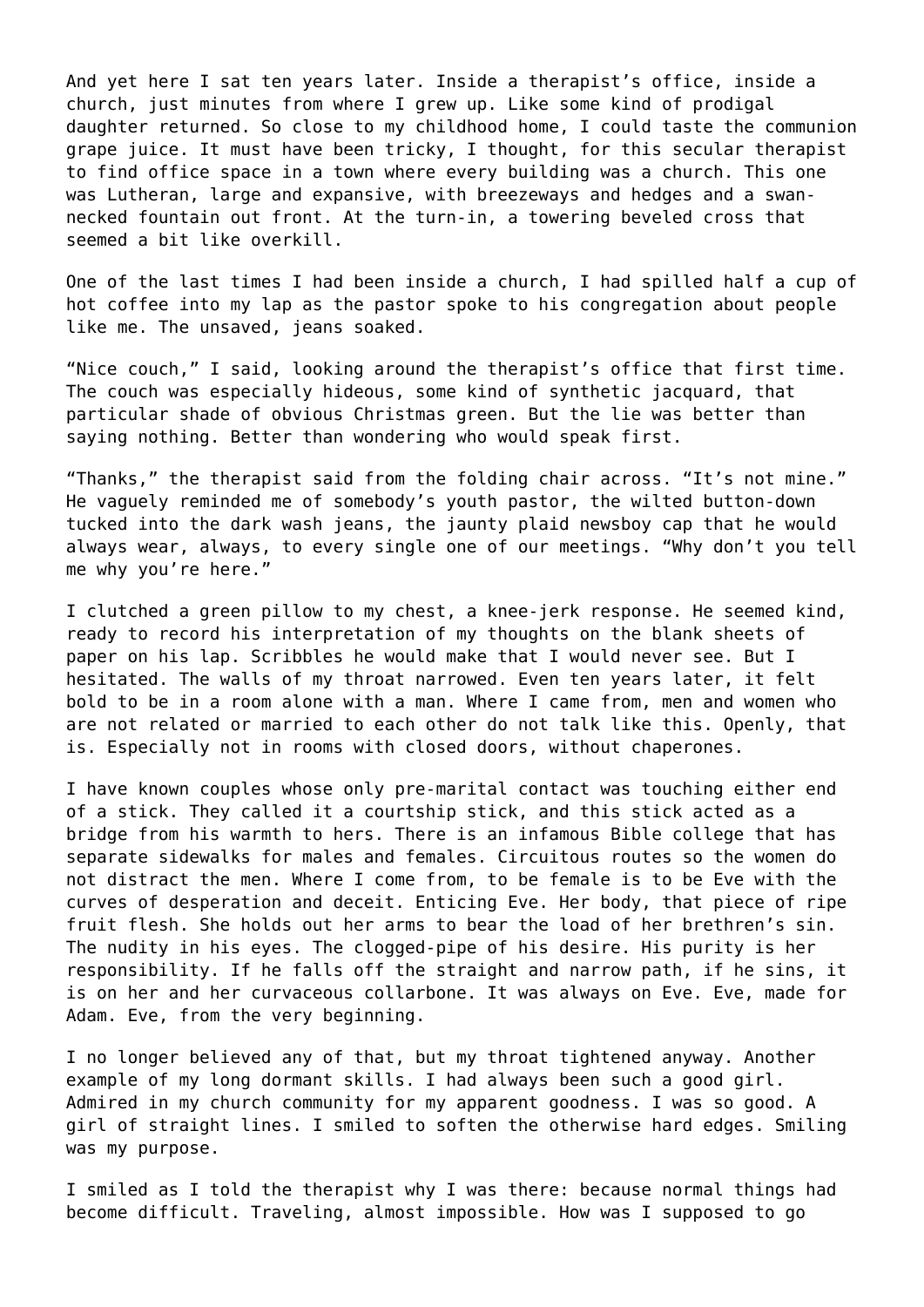anywhere when I felt the power of the plane's propeller, its wheels, its speed, chalk outlined around my body in alarming neon? How was I supposed to breathe when the seatbelt pinned me to my seat?

But it happened in cars too. Anytime I wasn't driving. Most recently in my husband's red monstrosity. A car that made no apologies for how loud it was, for how much over the speed-limit it could go, for existing in all of its masculine brashness. The last time I had been a passenger in that car, strapped into the seat by an elaborate harness, I had screamed for my husband to stop driving, because the clugging noise that came from the engine threatened to erase me entirely.

I made it clear to him that before coming to therapy I had tried to Google these symptoms, hoping for some kind of medical explanation, something like vertigo. Something I could self diagnose and use as my reason for never leaving the house. But I fit none of the profiles I found online. I belonged to none of those fearful and well-meaning communities. I had no people.

Around that same time, I had happened upon my brother's email address in a darkened corner of the Internet. He was mostly invisible, but through repeated searches and after combing the latter pages of my fourth or fifth Google search, I found him. Brother. He was there, on one of those pages that purported to collect the names and information for every person alive. Pertinent information tucked behind a pay-wall. I considered paying for his information and made it as far as putting in my credit card information before deleting it and closing my laptop lid.

"What are you afraid of do you think?" asked the therapist.

Not dying. Not quite that.

"What I'm hearing," said the therapist, "is you're afraid to lose control because you don't trust how you will react."

This was true enough.

I continued. Beyond my decreased tolerance for noise and movement, there was more. I had always been an anxious person– about irons left on and stove tops burning red and exploding, and hair-straighteners magnetizing stray bits of paper to start stray bits of fire while I was at the grocery store—but this was something different. One afternoon, I looked too long in the bathroom mirror. Up so close that my features detached from one another and became islands of discontent. My hair follicles, I determined via handheld mirror pointed down, were a rainforest that was slowly being destroyed by mankind, thinned out in unspeakable ways, whole ecosystems dying. Once I had seen this deforestation, I could not look away. I was religious in my scrutiny. And each time I scrutinized, I could almost coax my heart into complete stillness.

I told the therapist this. I told him that he might not be able to tell from his vantage, that the handheld mirror and the abrasive bathroom lights were important components.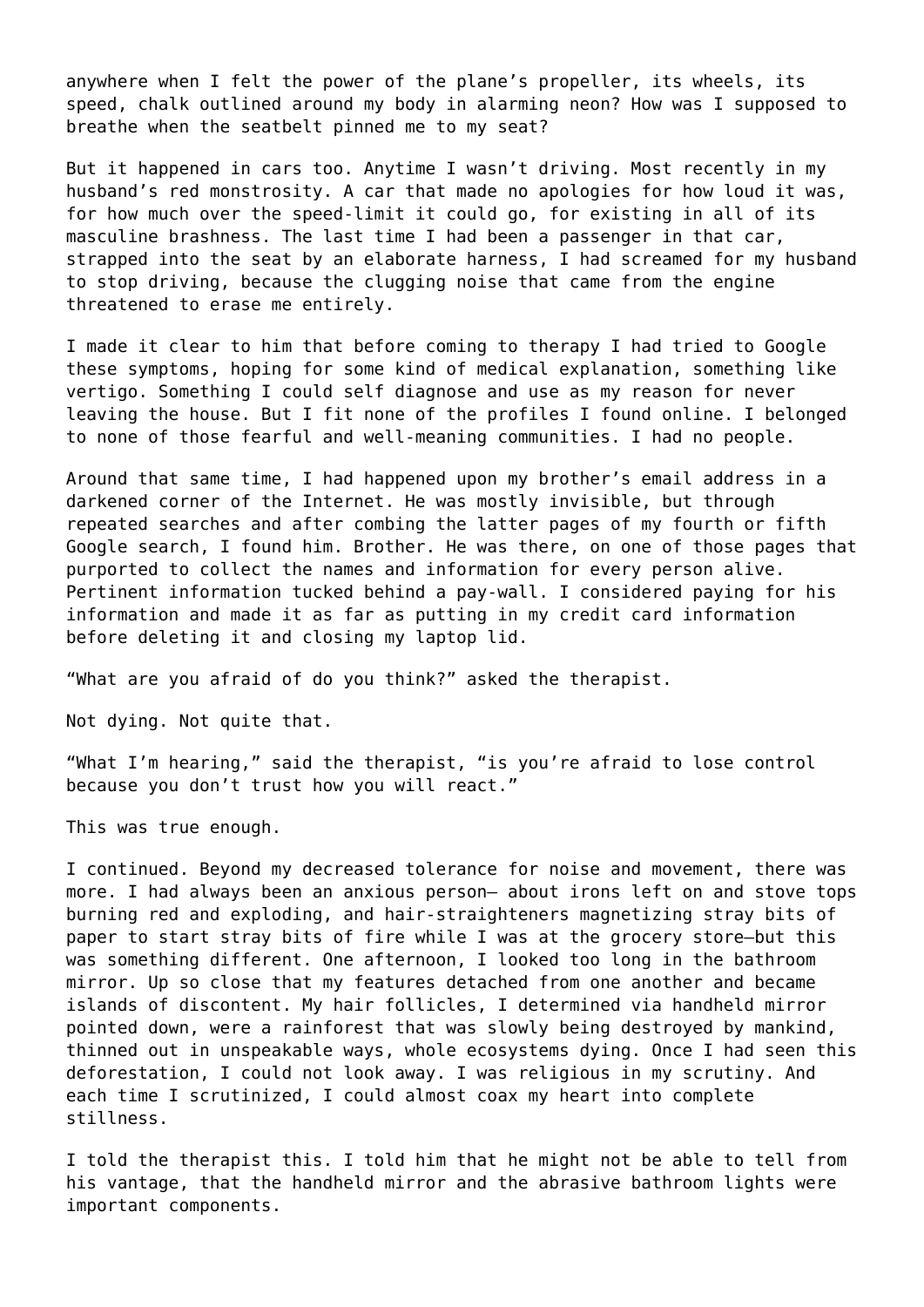"And why," asked the therapist with a wry smile, "do you think you care so much about the top of your head?"

In the auditioning of therapists, I was looking for an accurate rendering. I was looking, for once, to see myself as I was.

Perhaps I looked to him like a person who had a series of made-up problems. I didn't know anymore. Perhaps I did. Perhaps my mind had flipped itself inside out and begun to consume itself.

I didn't tell him about the summer in my early twenties, after I had left home and left God. The summer I started fishing hair out of the shower drain in large wads. Wet tangled hair like the seaweed that grows in The Gulf, that winds around ankles in the murky water. That summer, I was dating the atheist who would become my husband. That summer, my older brother met me for coffee at Starbucks and then disappeared from my life.

My brother didn't come up that first meeting, but God did. I don't remember how or why, perhaps He came up because we were inside of a church. Perhaps I wanted to clarify. To classify. To set myself apart. I might be inside of this church, but I did not want what they were selling. The therapist made careful note of this.

"My assessment is this," he said, just as time was up, "you have no idea who you are." He said this with kindness and maybe a little bit of pity. "And how can you trust yourself in these situations if you don't know yourself?"

I was impressed. I had been to therapy one time before and that therapist had not led with this.

That therapist, soft-featured and pretty, with straight hair that reminded me of a beige rainbow, had her office at the skylit top of a creeky old house. I had sizzled in that room, my face growing hot.

Her assessment was that I had ragged edges. Traumas that had long since dislocated from their memories. Dangling threads. Or, perhaps more accurately, roads that needed reroutes, detours. Orange signs that would point me home.

She had just attended training for something called Eye Movement Desensitization and Reprocessing (EMDR), and she thought it might help. I remember skimming the Wikipedia page of this healing modality and retaining nothing. I remember calling it EDM…R.

How it worked was this: I chose a traumatic memory and I chose a safe location in some cozy fold of my brain. A bugless field, perhaps. Tall grasses. Pale sky. It didn't have to be a real place. I accessed these two worlds, the real and the imaginary, with my eyes closed. When I had had enough, I opened my eyes and the therapist facilitated the EMDR. When her finger moved, I followed it with my eyes.

I don't know that we accomplished anything, but the idea intrigues me now. That a finger moving in front of my face could elicit healing of any kind.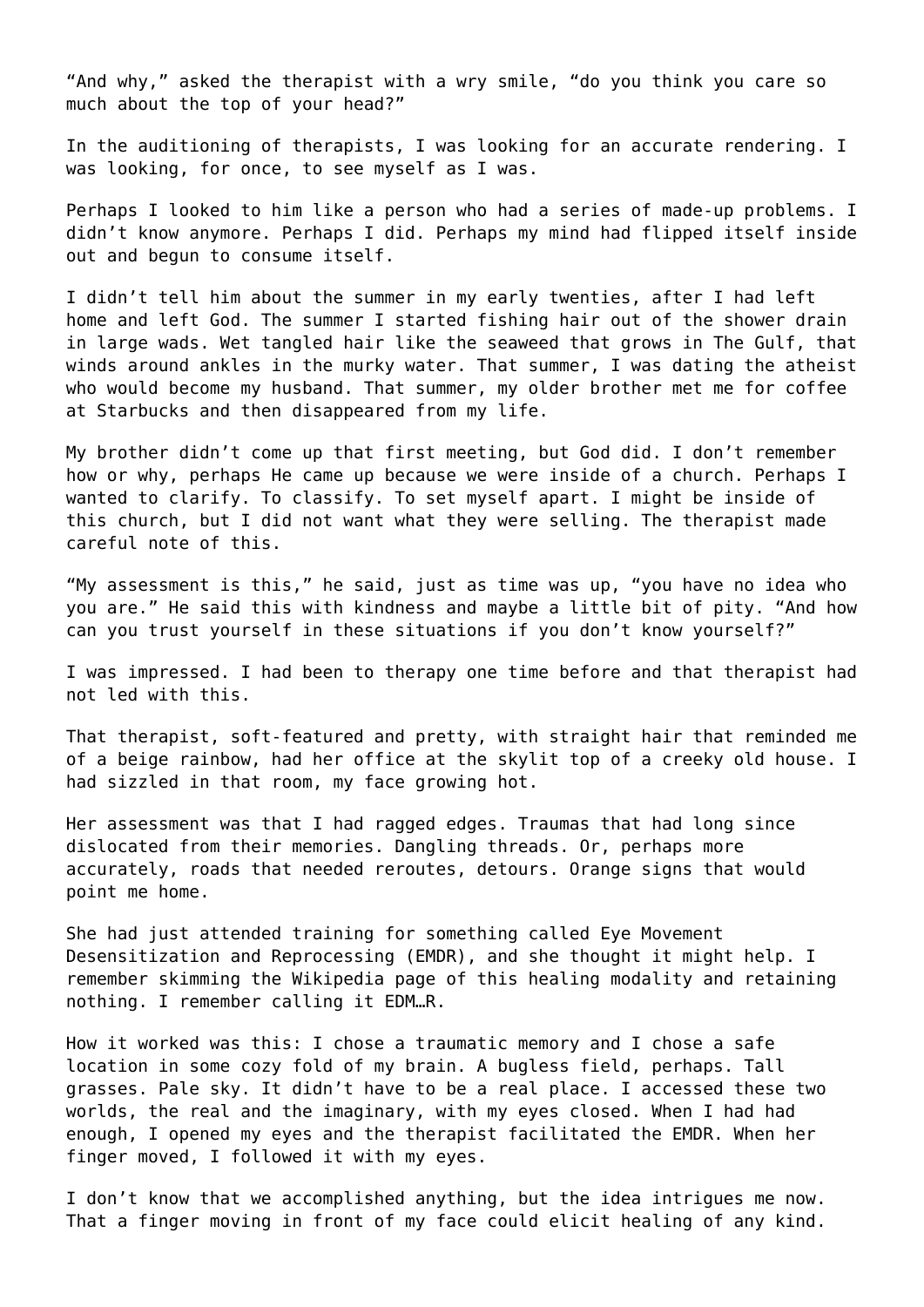Her fingers were stubby. A stubby dry finger could facilitate healing.

I cried every time. I cried in part because this therapist whose name I can never remember was nice, almost too nice. I hated to disappoint her, to see pity in her big hazel eyes. Crying was compulsory. Someone was pulling open the curtain and shining in the daylight. Maybe I was mourning the loss of the darkness.

When I left those sessions, my back and eyes damp, I plugged in my headphones and waited for the street to clear. I piped music into my ears so I could live my life to a soundtrack. Like a movie of a life rather than a life itself.

During one of our last sessions, this therapist had insinuated, or perhaps she had said it point blank, that maybe I missed God. I didn't think so, I said. Really. And that had been the nail in the coffin of our working relationship. I had emailed her to cancel one session and then the next, and then I had stopped emailing altogether. I have always felt bad about that.

I look back at photos from that time in my life and I wonder if things were better or worse than they appear. My memory is broken up into pieces. Quick flashes. The cat box, lid off, litter in the grout. The smell of litter in that tiny apartment was enough to make a person want to move. But then, I remember early mornings on the patio high up over the river, like a bird in a nest, clear view of the sky as it changed like a mood ring.

I was acutely aware back then of my brother's absence. How I'd had a brother. How I technically still did. One question occurred over and over: did my brother's love still count if it was conditional? If it had a clear beginning and an even clearer end? All those birthday cards filled with his chicken scratch. All those memories. How did I categorize them now? God too, and the faith I used to wear like armor to protect me from my doubt. Had I truly believed any of those times I had "gotten saved"? Was any of it real?

I remember spilling sound into all of my lonely godless spaces: sound, beautiful sound. Sound making a sea wall, keeping the salt water at bay. Try to think about loss, that four-lettered word, while Kurt Cobain howls this question over and over: *where did you sleep last night*. It's almost impossible. While the music caulks up the leaky spaces, casually refer to yourself as an only child once. Just once. It will feel like a lie until it doesn't anymore.

When my brother came up on the green couch many years later, it felt like a revelation. I have a brother. He was merely a bit of folk lore now. The older brother who had wanted more than life itself to be a missionary. To take Jesus to third world countries where language would be an issue. To that end, he used to fall asleep on his unmade bed with gigantic books open on his face. Not the Bible but one of those hard backed and thin-paged companion texts. So you really had to squint to read the words. So you really had to work for it.

I had a brother, yes. A brother who had lost his religion around the same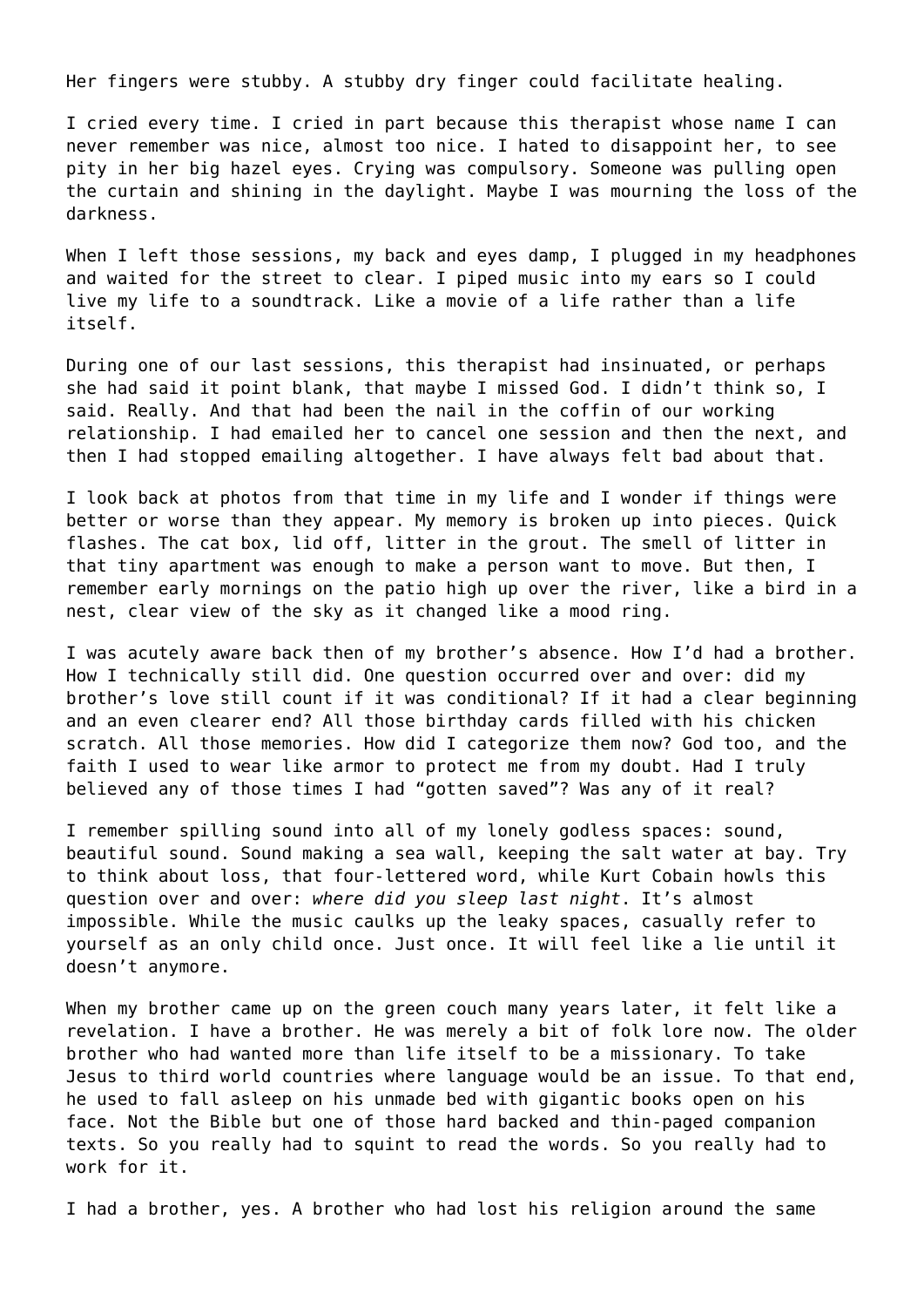time I had lost mine. Who had even lived with me for a brief stint: adult siblings inhabiting a too-small apartment, both of us clueless about a world without God in it. Like babies walking. He had joined the military and started dating; I was a sophomore in college. He covered my floral couch with his long body and my living room became less a place I cried alone and more a place I did not recognize. There was a dresser under the window, and from one of the drawers, my brother's clothes hung like food from a mouth.

The therapist passed me a box of Kleenex while my tears fell out of my eyepockets like lint. How useless and inconvenient when there was only this therapist to witness them. My mascara ran, and for what? My brother remained remote and inaccessible. A mute by choice. The world's longest case of the silent treatment.

One of the last times I had seen him was inside of a bookstore in my early twenties. A massive independent bookstore with generous windows. I used to say I never ran into anyone I knew. I said this self-deprecatingly. A way to insinuate that I could count my friends on one hand. But on that day, I look up from a stack of new releases, and he is there by the glass entrance doors: my brother. T-shirt over new pudgy belly. Does this mean he's happy, this belly? That his new wife is making him happy? Is that how happiness works? His hair cut military short. His eyes two darkened caves. Beside him, his new wife. Natural light splashes all over everything. They are ten feet away in a gorgeous bath of light. I see them. They see me. I see them see me.

A traumatic memory: Being paper-thin. A sheet of vellum. Brittle in the bookstore air-conditioning, quivering in the draft.

The doors open. My brother turns. His soft back and the back of his wife, her scapula poking her tangerine t-shirt. Their spines straight. The doors close behind them.

I told the therapist about finding my brother's email address. I asked him if I should just do it. Pay the fee and send my missive out into the void.

"What do you hope to get out of it?" the therapist asked. "After you email your brother, what do you hope will happen?"

It seemed obvious. I wanted answers. His actions broken down into explainable pieces, like he used to teach me algebra, lesson by lesson. Or, if not that, I wanted acknowledgement. I wanted my brother to admit I existed. At the very least, I wanted a response.

"And what if he doesn't give you what you want? Because there's a good chance that he won't." The disapproval was apparent. The therapist did not want me to email my brother.

The therapist, instead, wanted to refocus the conversation to me. To the singular work of rehabbing my body-brain connection.

This felt like running towards a brick wall until the bricks disappeared. Matching the plane's roar with my own. Remembering I could not be erased. Months of this. Months of opening my palms and flipping them up. Months of